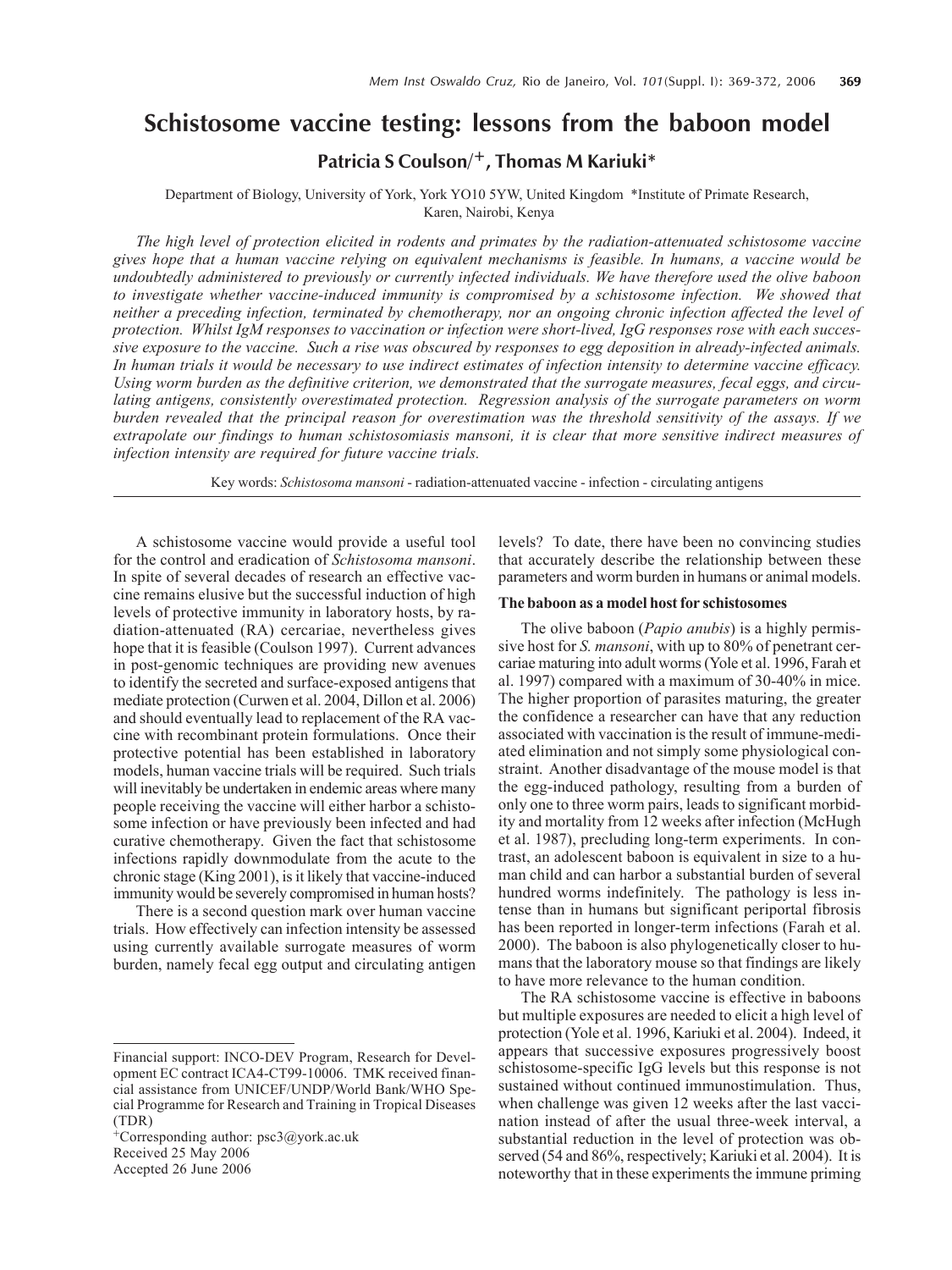that follows egg deposition greatly exceeds that elicited by attenuated cercariae, in terms of the magnitude of proliferation, cytokine production and ensuing antibody levels. Although the level of anti-larval IgG appears crucial to the protective response, we know little about the immune mechanism(s) involved in parasite elimination in the baboon, or the relevant antigens. While the RA vaccine is unsuitable for use in humans, the fact that it can reproducibly elicit high levels of protection makes it an ideal system for investigating the interaction of vaccination with infection. In this respect, the capacity of the baboon to tolerate long-term infections allows experiments that would never be feasible in the mouse to be undertaken.

# **Does a schistosome infection compromise vaccine efficacy?**

We have investigated the impact of previous and current schistosome infections on the outcome of exposure to the RA vaccine (Kariuki et al. 2006). In the first experiment we tested whether vaccine efficacy was compromised when the vaccination regime followed closely upon a primary infection that had just reached the chronic downmodulatory stage before being terminated by praziquantel treatment (at 12 and 13 weeks). This required four groups of baboons, two serving as vaccination control and challenge control, respectively. The remaining two comprised infected, treated and vaccinated animals and infected, treated only animals. The vaccination regime comprised five exposures to 9000 attenuated cercariae at four-week intervals. All four groups received a challenge with 800 normal cercariae at 37 weeks (three weeks after the last vaccination), and worms were recovered by perfusion of the hepatic portal system ten weeks after challenge. There was no difference in the level of protection induced in the infected, treated, vaccinated group relative to the vaccinated only control (75 and 77%, respectively). In parenthesis, infection and treatment alone elicited a modest level of protection, similar to that observed in another recent baboon study (Nyindo et al. 1999).

In the second experiment, we investigated whether vaccine efficacy was compromised when the five vaccinations were superimposed on a chronic schistosome infection over the period from 14 to 30 weeks. This involved three groups, the vaccine-only controls, challenge controls and the infected, vaccinated and treated animals. Chemotherapy was required to eliminate the primary worms before challenge, to permit accurate determination of challenge worm burdens; this was carried out at 32 and 33 weeks prior to challenge at 37 weeks. Once again, the level of protection in the infected, vaccinated group was virtually identical to that of the vaccine-only controls (66 versus 62%). The slightly lower levels compared to the first experiment are most likely the result of the longer interval (seven weeks) between the last vaccination and challenge.

It should be noted that in both experiments estimation of fecal egg output and circulating antigens in infected animals confirmed the presence of substantial primary worm burdens prior to curative chemotherapy.

#### **Immune reactivity to infection and vaccination**

We used antibody responses to various crude parasite preparations as indicators of immune reactivity. In groups receiving an initial infection, after an early peak IgM went into a rapid decline that was not boosted by vaccination. By the time of challenge, levels were low and unlikely to contribute to the protective mechanism. This low level of specific IgM persisted after challenge in previously infected groups in spite of significant egg deposition between five and ten weeks. In contrast, both vaccine and challenge controls mounted a strong but not sustained IgM response to eggs. Consecutive vaccinations boosted the IgG response in the vaccine-only group which was also perceptible in the infected, treated and vaccinated group. However, the sustained IgG levels in the group with an ongoing infection obscured any responses to the superimposed vaccination regime. It was notable that, as in previous studies (Yole et al. 1996, Kariuki et al. 2004) the challenge infection failed to boost IgG responses, which continued to decline until the onset of egg deposition. We conclude that the antibody response to schistosome eggs is so dominant that it is difficult to discern any parallel response to other life-cycle stages. The problem is compounded by the degree of antigenic cross-reactivity between larval and egg secretions, largely due to shared glycan epitopes (Eberl et al. 2001). It highlights the need to identify stage-specific indicator antigens that provoke a measurable response after infection or vaccination, before we are able to dissect immune responses to cercariae, schistosomula, adults and eggs.

## **Use of surrogate measures to determine vaccine efficacy**

The most desirable attribute of a schistosome vaccine would be its ability to reduce worm burdens. In experimental animal models this is reliably determined by comparing values in test and control groups after worm recovery by portal perfusion. Obviously, it is impossible to obtain this direct measure from human patients so that estimates of worm burden must rely on surrogates. Conventionally, these are fecal egg output (Sturrock et al. 1978) and the level of schistosome antigens in the circulation (Deelder et al. 1989, Polman et al. 2000), parameters that would have to be used in any future trial of a vaccine against schistosomiasis mansoni. In our recent baboon studies (Kariuki et al. 2004, 2006), we were able to compare the estimates of protection based on worm burden with those derived from fecal eggs and circulating antigens. We found that in almost all instances the surrogates overestimated the actual level of protection achieved. Figure depicts original data to illustrate the point.

### **Implications for human schistosomiasis mansoni**

It is important to ask why the surrogates should consistently overestimate protection, a question we shall address in a future publication. However, a major contributory factor is undoubtedly the limited sensitivity of the surrogate assays. A regression of fecal egg output and circulating antigen levels, at steady state prior to per-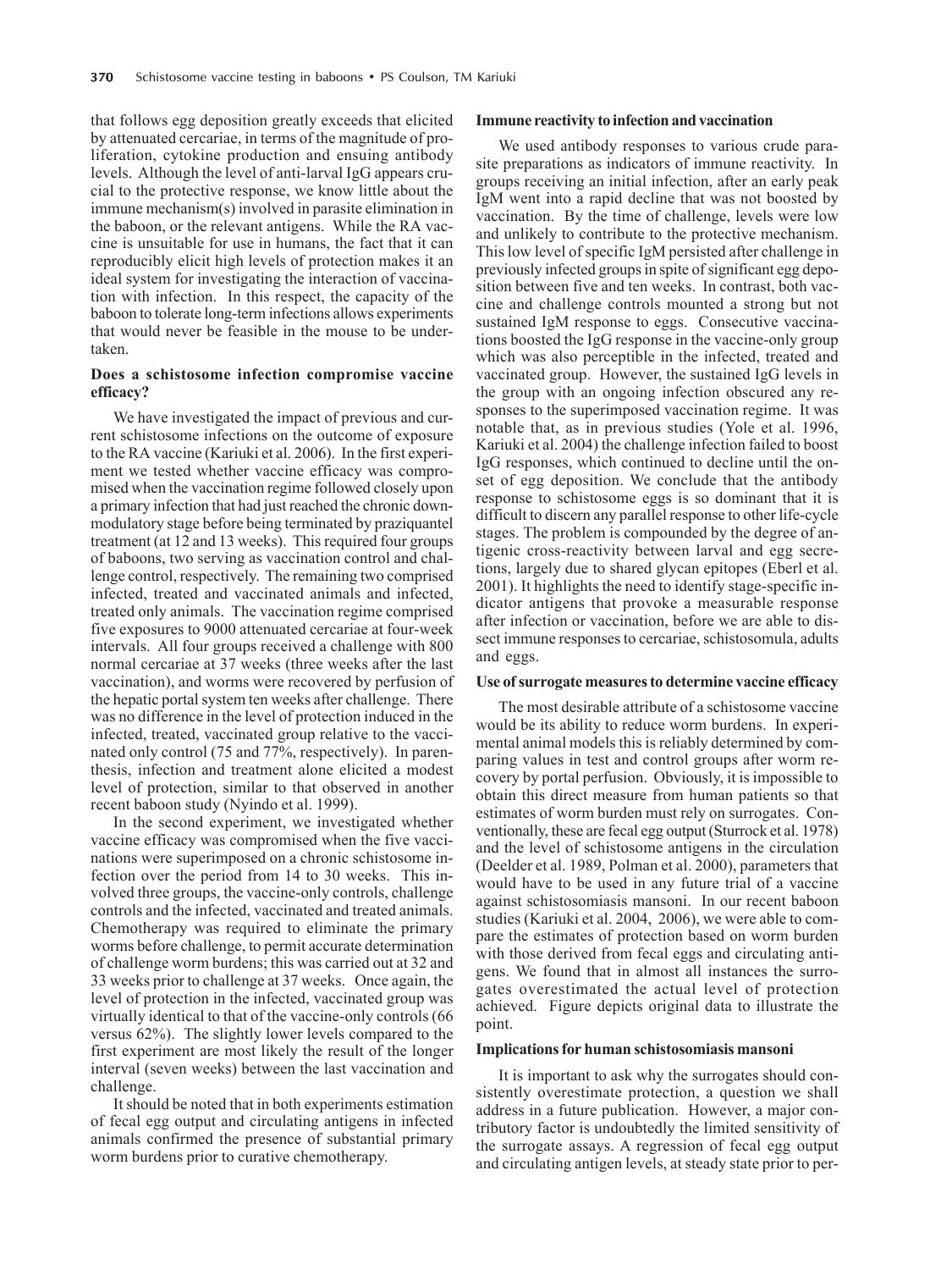

Comparison of the levels of protection calculated from A: worm burdens and B: fecal egg output. Worms were recovered by perfusion of the portal vasculature 10 weeks post-challenge. Values for fecal egg output are the means of eggs per gram (epg) at weeks 8, 9, 10 post-challenge (9 replicates). Percent protection was determined using the formula (control – test)/control x 100, and is indicated above each bar; \*\*\*  $P \le 0.001$ , \*\* $P \le 0.01$ , \*  $P \le 0.05$ . Values are mean + SEM ( $n = 5-7$ ). Experimental groups were ITV (infected, treated, and vaccinated), IT (infected and treated), TV (treated and vaccinated), and C (challenge control).

fusion, against worm burden revealed thresholds for detection lying between 24 and 47 worms. In the case of fecal eggs, the estimates were based on nine replicate samples per animal, far more than would be made in comparable human studies; for circulating antigens, the values were derived from two or three samples per animal. If we extrapolate from our findings to the human situation, the impact of assay insensitivity will be greatest where people have low worm burdens, leading to a larger proportion of individuals being considered negative than is warranted by their actual infection status. Thus, chemotherapy of only those people with a positive fecal smear or circulating antigen assay will miss a proportion of the population who are contributing to transmission. Furthermore, reliance on surrogates for evaluation of treatment will result in overconfidence about its efficacy. A method for accurately determining infection intensity is crucial, in view of the recent demonstration by King et al. that the performance-related symptoms and disability linked morbidities due to schistosomiasis are greater than originally estimated (King et al. 2005). This study concluded that even light infections should not be overlooked as a cause of disability.

These observations also have implications for vaccine testing. Human vaccine trials are likely to be undertaken in individuals given chemotherapy to "clear" their worms, and ultimately in previously unexposed children. After administration of the vaccine or placebo, the worm burdens that will gradually accrue in these individuals will only become reliably detectable as they rise above the thresholds. Although the threshold distortion diminishes with higher worm burden, protection will always be overestimated. The consequence would be a misleading impression that the vaccine was more efficacious than in reality, especially if the evaluation was carried out soon after egg excretion began in the placebo group.

# **Conclusions**

Given both the ethical concerns and the expense of using primates for research, it is pertinent to ask what we

have been able to achieve in the baboon that would not have been possible in the murine host. Our most important finding was that the protection elicited by the RA vaccine is not diminished by either a previous or an ongoing schistosome infection. From this we infer that the vaccine-induced immunological mechanisms are not compromised by the infection in spite of the fact that antibody responses to eggs, measured using crude antigen preparations, totally obscure those to larvae. The dissociation of vaccine- from egg-induced responses augers well for the success of a recombinant vaccine based on the mechanisms of the RA vaccine. We have also established, for the first time, the quantitative relationship between worm burden and the surrogates used to estimate infection intensity, so revealing the limitations of the latter. This emphasizes the need for more sensitive determinants of infection intensity before human trials of schistosomiasis mansoni vaccines take place. The requirement for better assays is not a novel sentiment, having been expressed by de Vlas and Gryseels in 1992, but there have been no dramatic improvements in the intervening years.

#### **REFERENCES**

- Coulson PS 1997. The radiation-attenuated vaccine against schistosomes in animal models: paradigm for a human vaccine? *Adv Parasitol 39*: 271-336.
- Curwen RS, Ashton PD, Johnston DA, Wilson RA 2004. The *Schistosoma mansoni* soluble proteome: a comparison across four life-cycle stages. *Mol Biochem Parasitol 138*: 57-66.
- de Vlas SJ, Gryseels B 1992. Underestimation of *Schistosoma mansoni* prevalences. *Parasitol Today 8*: 274-277.
- Deelder AM, De Jonge N, Boerman OC, Fillie YE, Hilberath GW, Rotmans JP, Gerritse MJ, Schut DW 1989. Sensitive determination of circulating anodic antigen in *Schistosoma mansoni* infected individuals by an enzyme-linked immunosorbent assay using monoclonal antibodies. *Am J Trop Med Hyg 40*: 268-272.
- Dillon GP, Feltwell T, Skelton JP, Ashton PD, Coulson PS, Quail MA, Nikolaidou-Katsaridou N, Wilson RA, Ivens AC 2006. Microarray analysis identifies genes preferentially expressed in the lung schistosomulum of *Schistosoma mansoni*. *Int J Parasitol 36*: 1-8.
- Eberl M, Langermans JA, Vervenne RA, Nyame AK, Cummings RD, Thomas AW, Coulson PS, Wilson RA 2001. Antibodies to glycans dominate the host response to schistosome larvae and eggs: is their role protective or subversive? *J Infect Dis 183*: 1238-1247.
- Farah IO, Mola PW, Kariuki TM, Nyindo M, Blanton RE, King CL 2000. Repeated exposure induces periportal fibrosis in *Schistosoma mansoni*-infected baboons: role of TGFbeta and IL-4. *J Immunol 164*: 5337-5343.
- Farah IO, Nyindo M, Suleman MA, Nyaundi J, Kariuki TM, Blanton RE, Elson LH, King CL 1997. *Schistosoma mansoni*: development and modulation of the granuloma after or multiple exposures in the baboon (*Papio cynocephalus anubis*). *Exp Parasitol 86*: 93-101.
- Kariuki TM, Farah IO, Yole DS, Mwenda JM, van Dam GJ, Deelder AM, Wilson RA, Coulson PS 2004. Parameters of the attenuated schistosome vaccine evaluated in the olive baboon. *Infect Immun 72*: 5526-5529.